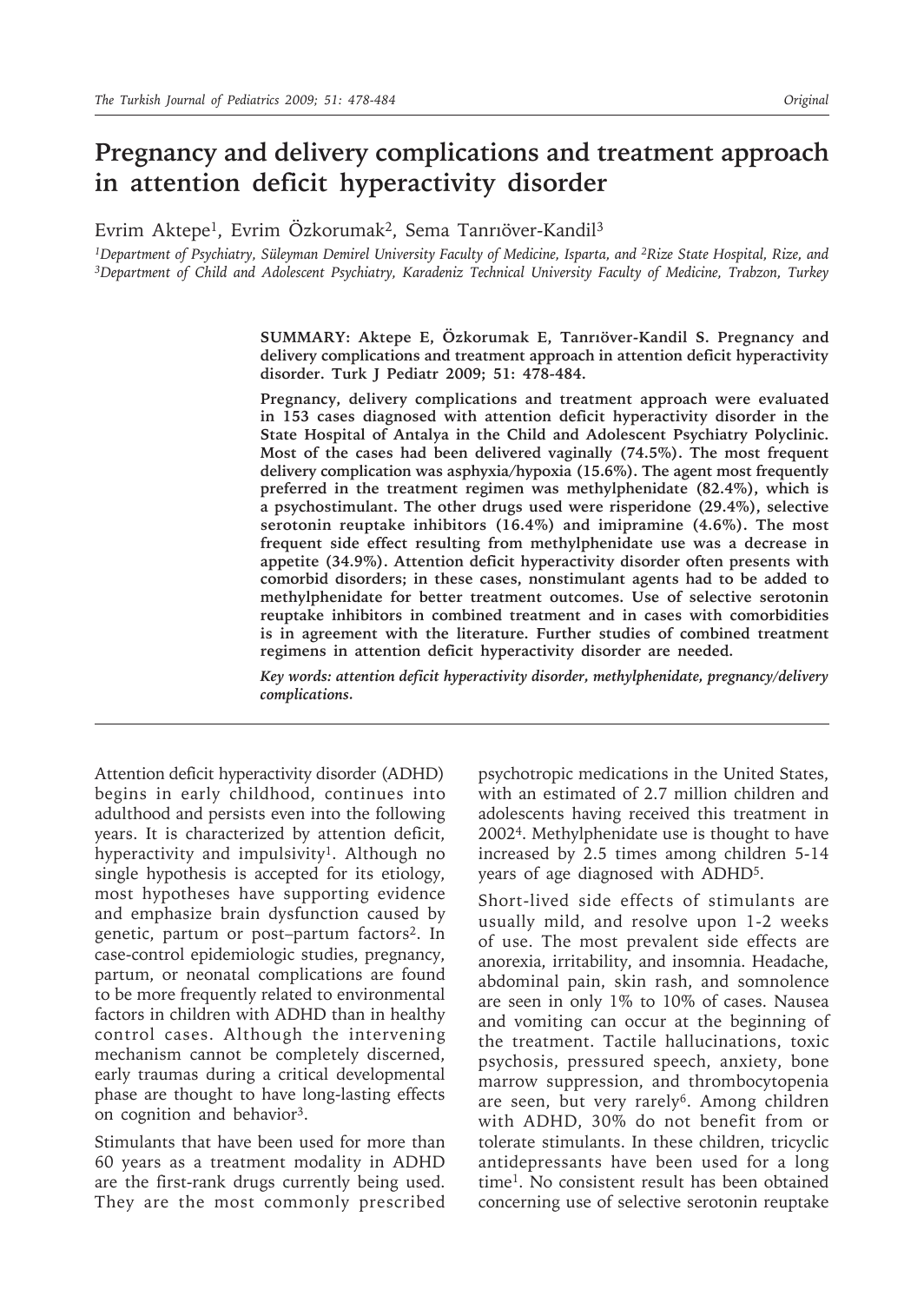inhibitors (SSRIs) in the treatment of ADHD. Barrickman7 has suggested that fluoxetine may be an effective alternative treatment for some cases of ADHD. However, Findling's study8 indicated that ADHD symptoms do not regress with fluoxetine and sertraline. The Mental Health Institute has reported that SSRIs do not have a beneficial effect on ADHD symptoms, but can be an effective agent in comorbid cases<sup>9</sup>.

Atypical antipsychotics are reported to be effective on temper outbursts and aggressive behaviors in ADHD<sup>10</sup>. No adverse effect emerged on cognitive and attention function in cases with ADHD comorbid with disruptive behavior disorders following risperidone treatment<sup>11</sup>.

Although a history of delivery complication was not recorded in studies to date, in many ADHD children, perinatal factors in ADHD etiology continue to be an interesting subject<sup>12</sup>. In this study, we aimed to document, in addition to pregnancy and delivery complications, drug choice and side effects in 153 children with ADHD. Results are discussed in light of the present literature.

#### **Material and Methods**

One hundred fifty-three patients who attended the Child and Adolescent Psychiatry Polyclinic in the State Hospital of Antalya, Turkey between May 2006 and January 2007 and were diagnosed as ADHD according to the Diagnostic and Statistical Manual of Mental Disorders, Fourth Edition (DSM-IV) criteria following clinical interviews by a child and adolescent psychiatrist with the child or adolescent and family were included in the study. The age of patients varied between 6 and 15 years, with a mean age of  $9±1.98$ . Of the 153 patients, 116 (75.8%) were male and 37 (24.2%) female. The mean age of the female and male patients was  $9\pm1.92$  and  $9\pm2.00$  years, respectively. The diagnosis was supported by a screening and rating scale based on DSM-IV for attention deficit and disruptive behavior disorders completed by parents and teachers. Complications of delivery and pregnancy and delivery history were obtained from the parents and entered on a semistructured data form prepared by the child and adolescent psychiatrist. The drug treatments used in patients with diagnosis of ADHD were

determined, and the side effects and dosages of methylphenidate and risperidone were registered one month later in a semi-structured data form. Exclusion criteria were as follows: age below 6 years; substance or alcohol use in the last six months; trauma history leading to loss of consciousness; pervasive developmental disorders; chronic systemic disease; psychotic disorder; and child or parent not giving approval for participation in the study.

### *Data Collection Instruments*

A semi-structured data form containing complications about delivery and pregnancy, the history of delivery of the child, and side effects and dosages of methylphenidate and risperidone was applied in all subjects.

The screening and rating scale based on DSM-IV for attention deficit and disruptive behavior disorders: This scale was developed by Turgay<sup>13</sup> for scanning disruptive behavior disorders. Ercan and colleagues<sup>14</sup> conducted the validity and reliability study in Turkey. This scale evaluated inattentiveness (9 items), hyperactivity (6 items), impulsivity (3 items), oppositional defiant disorder (8 items), and conduct disorder (15 items), for a total of 41 items14. Statistical analyses were performed with SPSS 11.5 for Windows.

# **Results**

Vaginal deliveries were recorded in 74.5% of cases, while 39 cases were delivered by cesarean section (25.5%). Vacuum extraction was performed in 12 cases (7.8%). For 2 cases, labor was in breech presentation (1.3%). The most frequent delivery complication was asphyxia or hypoxia (15.6%). Abortus imminence (9.8%), preterm delivery (7.8%), preeclampsia (7.8%), drug use during pregnancy (4.5%), prepartum bleeding (3.9%), and Rh incompatibility (1.9%) were other complications documented, but no case of eclampsia was seen. History of delivery and complications of pregnancy and delivery experienced by children with ADHD are summarized in Table I.

With respect to treatment regimen, 82.4% of cases were treated with methylphenidate (n=126), 29.4% risperidone (n=45), 16.4% SSRIs ( $n=25$ ), and 4.6% with imipramine ( $n=7$ ) (these rates also include combined treatments). The agent most frequently preferred in the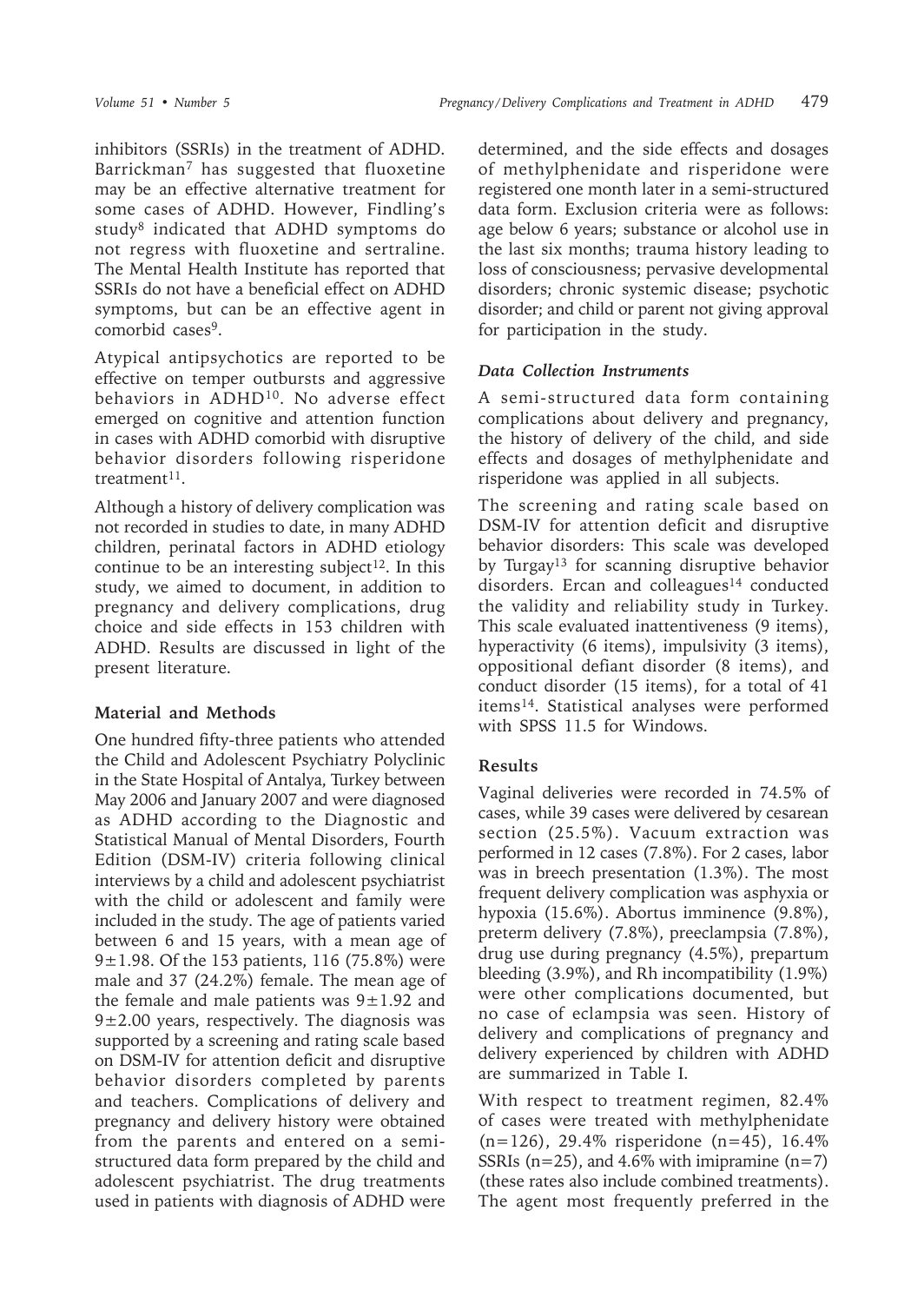| History of delivery, pregnancy and delivery complications | n             | $\%$ |
|-----------------------------------------------------------|---------------|------|
| Vaginal delivery                                          | 114           | 74.5 |
| Cesarean section                                          | 39            | 25.5 |
| Asphyxia/hypoxia                                          | 24            | 15.6 |
| Abortus imminence                                         | 15            | 9.8  |
| Preterm delivery                                          | 12            | 7.8  |
| Preeclampsia                                              | 12            | 7.8  |
| Vacuum extraction                                         | 12            | 7.8  |
| Drug use during pregnancy                                 |               | 4.5  |
| Prepartum bleeding                                        | 6             | 3.9  |
| Rh incompatibility                                        | 3             | 1.9  |
| Breech presentation                                       | $\mathcal{P}$ | 1.3  |
| Total                                                     | 153           | 100  |

**Table I.** History of Delivery, Pregnancy and Delivery Complications of Cases with Attention Deficit Hyperactivity Disorder

treatment regimen was methylphenidate, which is a psychostimulant. In 55.5% of cases (n=85), methylphenidate was used alone, while in  $26.9\%$  of cases (n=41), it was used in combination with other treatments. Side effects of methylphenidate were recorded in 51.6% (n=65) of cases, and no side effects in 48.4% (n=61). Methylphenidate treatment had to be discontinued in only  $5.5\%$  (n=7) of cases. Methylphenidate was used at a dose of 10-20 mg/day in 89.6% (n=113) of cases. The side effects leading to discontinuation of methylphenidate were weight loss, exacerbation of tics, irritability, hyperactivity, and papular rash. The second-line drug was risperidone, which was an atypical antipsychotic. Risperidone was frequently preferred in combined treatment  $(19.6\%, n=30)$ , while only 15 cases used risperidone alone (9.8%).

Selective serotonin reuptake inhibitors are the third-line drugs, and are used in combination. Fluoxetine ( $n=7$ ) and sertraline ( $n=18$ ) are preferred. The drug least preferred in combined treatment is imipramine: it is used with methylphenidate in only one case. Monotherapy (69.2%) was preferred over combined therapy (30.8%), and methylphenidate was the most frequently preferred monotherapy. Among combined treatments, methylphenidate and risperidone are the most frequently preferred drugs (n=21, 13.7%). Monotherapy and combined drug treatment regimens are shown in Table II.

Decrease in appetite was the most frequent side effect occurring with methylphenidate treatment (34.9%, n=44). Second- and thirdrank side effects were insomnia, headache, and irritability, occurring in 15%, 13.4%, and 13.4% of cases, respectively. Skin rash was a rare side effect  $(0.7\% \text{, } n=1)$ ; more than one side effect was seen in a given case. Side effects due to methylphenidate use are shown in Table III. Most of the cases treated with risperidone did not experience side effects (62%, n=28), but among them, sedation was the most common (28.8%, n=13). More than one side effect was detected in the same case. The dose of risperidone was 0.5-2 mg/day in 73.3% (n=33) of cases.

**Table II.** Monotherapy and Combined Drug Treatment Regimens

| Drug Treatments                                                         | n   | $\%$ |
|-------------------------------------------------------------------------|-----|------|
| Methylphenidate                                                         | 85  | 55.5 |
| Risperidone                                                             | 15  | 9.8  |
| Imipramine                                                              | 6   | 3.9  |
| Methylphenidate + Risperidone                                           | 21  | 13.7 |
| Methylphenidate + Selective serotonin reuptake inhibitors               | 16  | 10.5 |
| Methylphenidate + Imipramine                                            |     | 0.7  |
| Risperidone + Selective serotonin reuptake inhibitors                   | 6   | 3.9  |
| Methylphenidate + Risperidone + Selective serotonin reuptake inhibitors | 3   | 2    |
| Total                                                                   | 153 | 100  |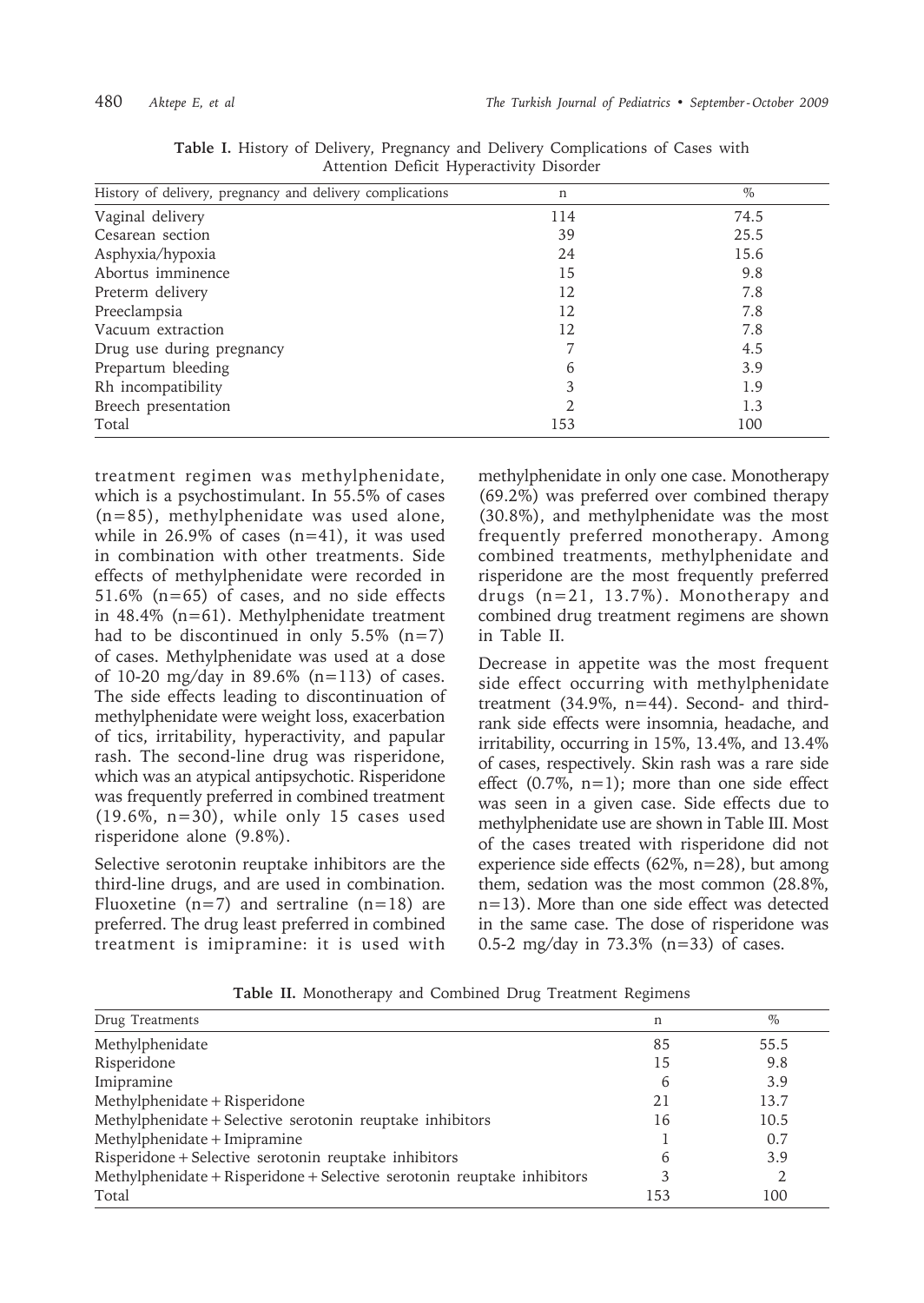| Side Effects            | n  | $\%$ |
|-------------------------|----|------|
| Decreased appetite      | 44 | 34.9 |
| Insomnia                | 19 | 15   |
| Headache                | 17 | 13.4 |
| Irritability            | 17 | 13.4 |
| Weight loss             | 15 | 11.9 |
| Sadness                 | 10 | 7.9  |
| Increased hyperactivity | 9  | 7.1  |
| Abdominal pain          | 9  | 7.1  |
| <b>Nausea</b>           | 9  | 7.1  |
| Somnolence              | 8  | 6.3  |
| <b>Dizziness</b>        | 8  | 6.3  |
| Exacerbation of tics    | 2  | 1.5  |
| Social withdrawal       | 2  | 1.5  |
| Skin rash               |    | 0.7  |

**Table III.** Side Effects due to Methylphenidate Use

# **Discussion**

Neurobiological risk factors, including perinatal obstetric complications or prematurity, can have a direct effect on cognitive development during the phases of rapid brain development and early phases of life. The brain regions related to executive functions are very sensitive to perinatal hypoxia<sup>15</sup>; accordingly, most pregnancy and delivery complications responsible for the development of ADHD are disorders leading to hypoxia2. The supporting data of our study detected asphyxia or hypoxia at a high level among complications. Chapieski<sup>16</sup> stated that preterm babies more frequently develop ADHD. Cherkes-Julkowski<sup>17</sup> compared preterm with term babies in a longitudinal study and found that preterm babies had more learning and language problems with attention deficit. In our study, preterm delivery was found to be the third-line delivery complication. Milberger and Chandola<sup>18,19</sup> found prepartum bleeding to be an important risk factor in ADHD; however, in our study, only a low rate of prepartum bleeding was found.

Ben Amor and colleagues<sup>3</sup> found a higher vacuum extraction rate in their healthy study group as compared with the ADHD group. A study conducted in Iceland found a statistically insignificant association between vacuum extraction and ADHD20. Korkman and colleagues21 stated that a maternal history of preeclampsia was related to attention and visual motor development in children. In our study, vacuum extraction and preeclampsia were seen in 12 cases. Aysev and colleagues<sup>22</sup> reviewed

the delivery history for 95 ADHD cases and found vaginal delivery at a high rate (81%), which is in agreement with our results.

In our study, most of the cases were delivered vaginally; a low rate of delivery and pregnancy complications was detected. Absence of a control group is a limiting aspect of our study, because it cannot be estimated whether or not pregnancy and delivery complications are risk factors for ADHD.

The most frequent drug used for ADHD treatment in our study was methylphenidate, which is in line with previous studies $23-26$ . Kılıç and colleagues $27$  found the rate of drug use to be 97.5% overall, while short-acting methylphenidate was used at a rate of 90%. In our study, all of the cases received a pharmacological treatment. Methylphenidate was used in 82.4% of cases, 68% of which was short-acting methylphenidate. The rate of short-acting methylphenidate use in our study was lower than the rate found in Kılıc's study. This reflects the fact that long-acting methylphenidate use is increasing today. In our study, long-acting methylphenidate was used at a rate of 14.4%.

Studies evaluating drug choice and stimulant use in ADHD in our country revealed that dramatic changes have taken place in the last 10 to 15 years. Öktem and Sonuvar28 stated in 1993 that methylphenidate and imipramine were being used in the treatment of ADHD at rates of 2%-3% and 70%, respectively. A 1996 study examining the drug choice of doctors working in child and adolescent mental health reported that drug treatment was preferred in 80.4% of cases; antidepressants, especially imipramine, were found to be highly preferred. A study designed in a medical university found a 94% rate of drug treatment after one year, with methylphenidate the first-line drug at a rate of 49.6%27. When ADHD is diagnosed, methylphenidate usage is favored since positive results are attained within a short time, side effects are mild, drug cost is low, and it is easily accessible.

Short-lived side effects of stimulants are usually mild, and can be eliminated by changing the dosage or timing6. In the present study, side effects were seen in most cases (51.6%), but discontinuation of treatment was rarely seen (5.5%). Even though the degree of severity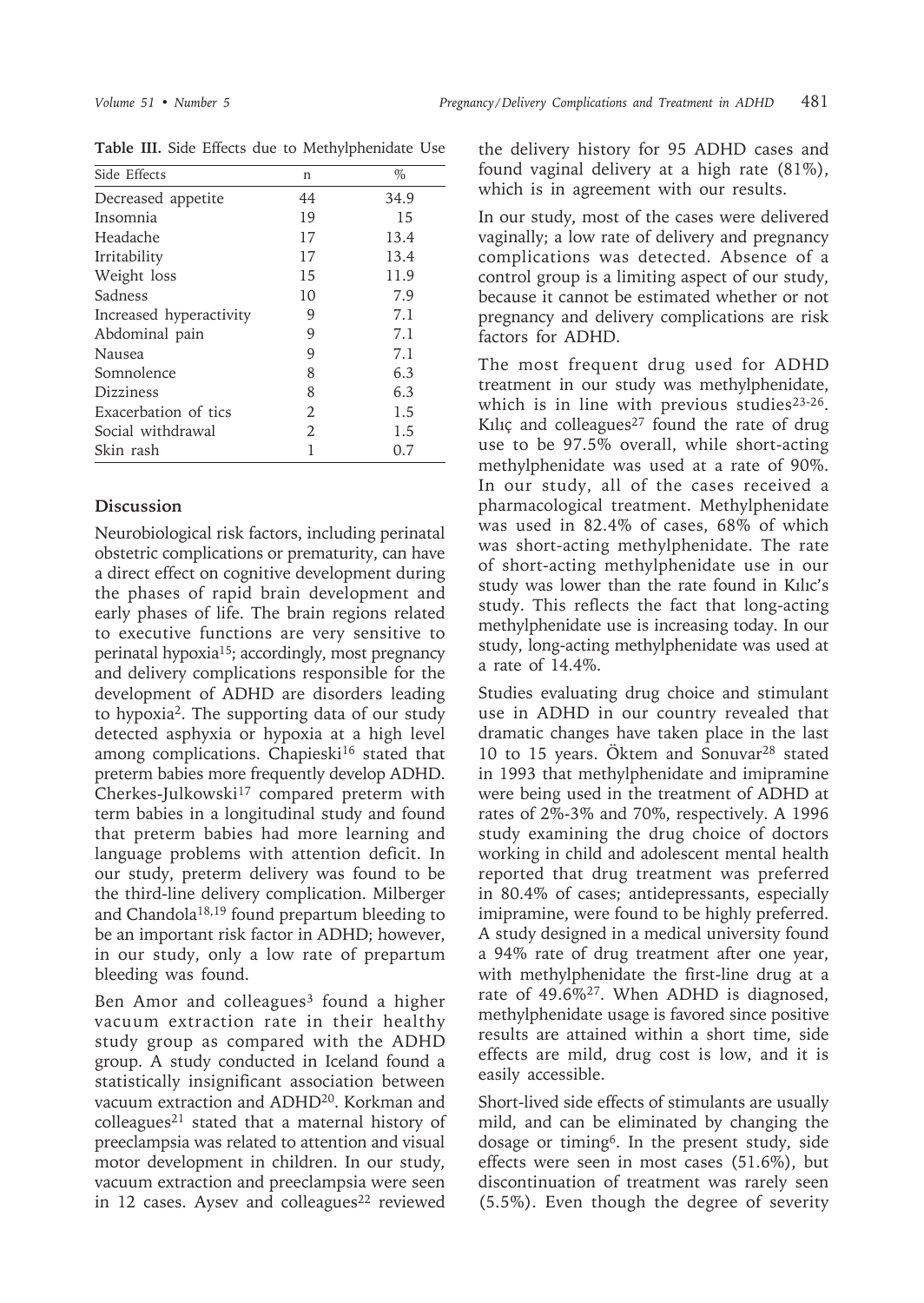482 *Aktepe E, et al The Turkish Journal of Pediatrics • September - October 2009*

of side effects was not measured, the low rate of discontinuation might reflect that they were tolerable. In studies outside Turkey, discontinuation of the drug because of side effects was found at a rate of 3.6% to 8.6%29,30. Thus, the discontinuation rate found in our study is supported by the literature.

In clinical trials, the most prevalent side effects of methylphenidate found were anorexia, sleep disturbances and irritability; headache, stomach ache, nausea, and vomiting also occur<sup>31</sup>. In our study, the most frequent side effect was a decrease in appetite, which is in agreement with the literature. Obsessive compulsive symptoms and withdrawal symptoms are other possible side effects<sup>32</sup>. We observed obsessive compulsive symptoms in one case and withdrawal symptoms in two cases in our study.

Dermatological side effects of methylphenidate are skin rash, urticaria, fever, arthralgia, and exfoliative dermatitis; hypersensitive reactions include erythema multiforme with histopathologically confirmed necrotizing vasculitis and thrombocytopenic purpura<sup>33</sup>. Confino-Cohen and Cohen<sup>33,34</sup> reported one case of maculopapular rash occurring following methylphenidate use and one case of drug eruption localized on the scrotum. Another study documented three cases treated with methylphenidate who developed skin rash<sup>29</sup>. In our study, one case developed a diffused pruritic maculopapular eruption because of methylphenidate use. Upon cessation of methylphenidate use and adding antihistaminic treatment, the maculopapular rash resolved.

Recent randomized controlled studies, however, have begun to suggest that stimulants can be safely and effectively prescribed in many ADHD patients with comorbid tic disorders<sup>5</sup>. Nolan and colleagues<sup>35</sup> did not report any exacerbation of tic in 19 children with ADHD with comorbid tic disorder. Law and Schachar<sup>36</sup> compared placebo and methylphenidate in 91 children with and without comorbid tic disorder and did not find any significant difference in exacerbation of tic. Findling and Lipkin37,38 reported that 9% of cases treated with methylphenidate developed transient tics and 1% of cases developed chronic tic disorder. It has been reported that presence of tic is not a precise indication for cessation of stimulants, but the decision should be made according to severity of tics and degree of benefits from the drug. Some clinicians advise combination of stimulants and antipsychotics in ADHD with comorbid tic disorder. A secondgeneration antipsychotic, risperidone, which has favorable side effects, is also advised in these cases<sup>5</sup>. None of our cases developed tic; however, exacerbation of tic was seen in 2 out of 5 ADHD patients who had a history of tic disorder before initiation of the stimulant. Methylphenidate was discontinued in one case while risperidone was added in one.

Wilens and colleagues<sup>39</sup> reported the use of polypharmacy for the treatment of comorbid disorders and attained a synergistic effect. In our study, a combined treatment regimen was preferred in cases with a comorbid disorder. Although Guevara and colleagues<sup>40</sup> presented no detailed data about reliability and validity, nonstimulants were frequently added to stimulants in ADHD cases. In our study, nonstimulants, including atypical antipsychotic (risperidone), SSRIs (sertraline, fluoxetine), and a tricyclic antidepressant (imipramine), were added to the stimulant drugs. Turgay<sup>41</sup> stated that psychostimulants, tricyclic antidepressants including imipramine, SSRIs, and atypical antipsychotics like risperidone were beneficial in ADHD with comorbid disorders and conduct disorder. The treatment profile is similar with the treatments of this study.

In some controlled studies, antipsychotics with or without methylphenidate were found to be effective<sup>42</sup>. Risperidone was found to be the second-line drug preferred in our cases and was usually preferred in combined treatment. Most of the cases had no side effects. The most prevalent side effect was sedation. The treatment was discontinued due to sedation in two cases and weight gain in one case (6.6%). Due to the low rate of side effects and discontinuation, risperidone was considered to be well tolerated. Of cases treated with combined risperidone and methylphenidate, 95.2% had comorbidity. The most frequent comorbid disorder was oppositional defiant disorder (61.9%). Risperidone was found to be effective and safe in oppositional defiant disorder<sup>11,43</sup>.

Monotherapy with SSRIs is not effective in ADHD, but can be combined with psychostimulants<sup>8</sup>. SSRIs were preferred only in combination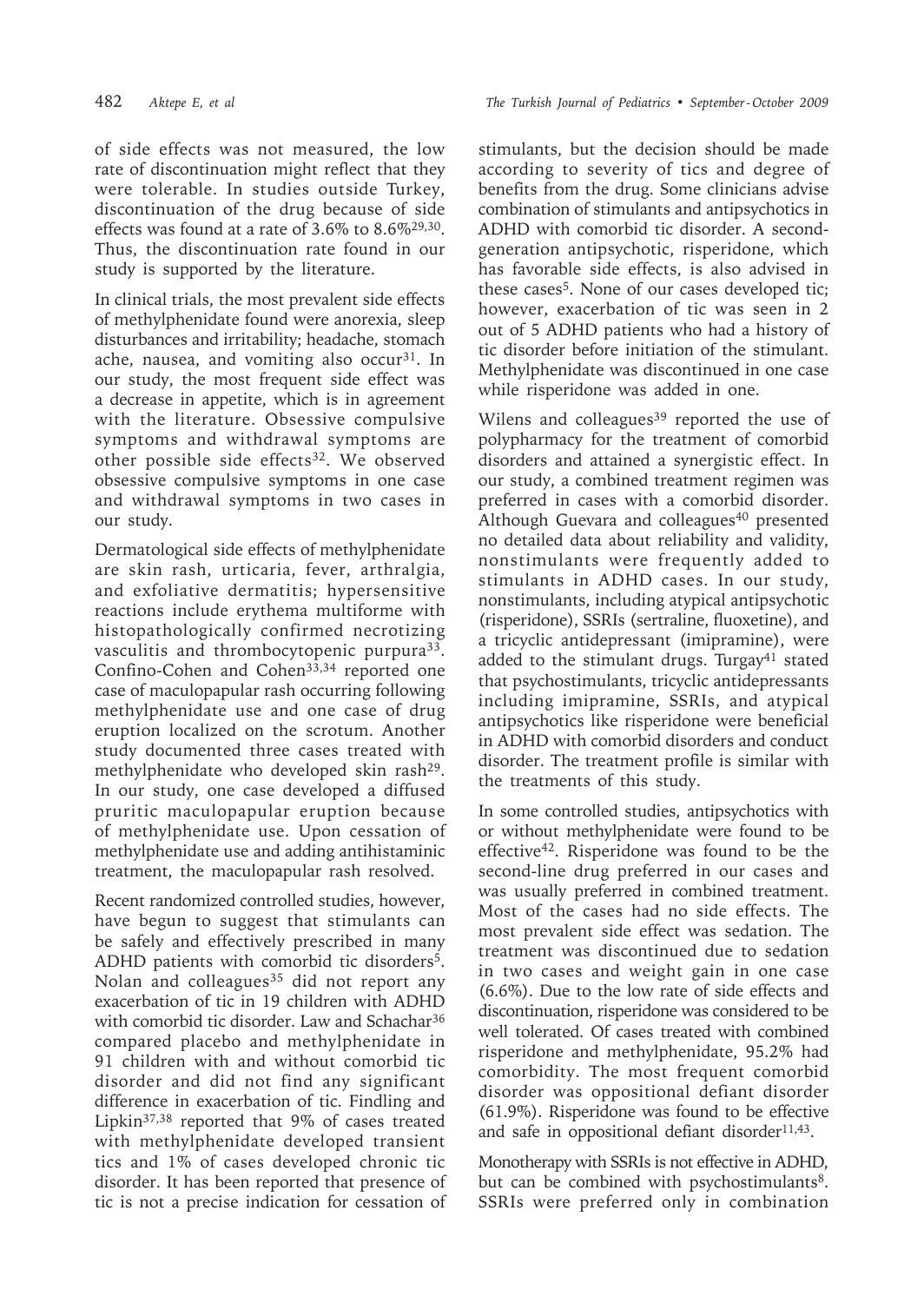treatments in our study (16.3%), mostly with methylphenidate. In one study, fluoxetine and sertraline, the SSRIs prescribed in our study, were the most frequently preferred SSRIs found to be beneficial in ADHD with comorbid anxiety and depression<sup>9</sup>. The combination of SSRIs and methylphenidate was used in comorbid states in our study. The most frequent comorbid disorder was anxiety disorders (100%). In accord with the literature<sup>40</sup>, this combination is preferred in ADHD when it is comorbid with internalizing disorders.

#### **REFERENCES**

- 1. Şengül C, Şengül CB, Kılıç EÖ, Dilbaz N. Dikkat eksikliği hiperaktivite bozukluğu psikofarmakolojisinde yeni gelişmeler. Klinik Psikofarmakoloji Bülteni 2005; 15: 192-197.
- 2. Öncü B, Şenol Ş. Dikkat eksikliği hiperaktivite bozukluğunun etiyolojisi: bütüncül yaklaşım. Klinik Psikiyatri Dergisi 2002; 5: 111-119.
- 3. Ben Amor L, Grizenko N, Schwartz G, et al. Perinatal complications in children with attention deficit hyperactivity disorder and their unaffected siblings. J Psychiatry Neurosci 2005; 30: 120-126.
- 4. Vitiello B, Masi G, Marazziti D. Handbook of Child and Adolescent Psychopharmacology. Abingdon: Informa, Healtcare; 2006: 255-296.
- 5. Rosenberg DR, Davanzo PA, Gershon S. Pharmacotherapy for Child and Adolescent Psychiatric Disorders. New York: Marcel Dekker Inc; 2002: 113-168.
- 6. Aysev AS, Taner YI. Çocuk ve Ergen Ruh Sağlığı ve Hastalıkları. İstanbul: Golden Print; 2007: 397-420.
- 7. Barrickman L, Noyes R, Kuperman S, Schumacher E, Verda M. Treatment of ADHD with fluoxetine: a preliminary trial. J Am Acad Child Adolesc Psychiatry 1991; 30: 762-767.
- 8. Findling RL. Open-label treatment of comorbid depression and attentional disorders with coadministration of serotonine reuptake inhibitors and psychostimulants in children, adolescents and adults: a case series. J Child Adolesc Psychopharmacol 1996; 6: 165-175.
- 9. Kutcher S. Practical Child and Adolescent Psychopharmacology. Cambridge: Cambridge University Press; 2002: 159-186.
- 10. Pliszka SR. Psychiatric comorbidities in children with attention deficit hyperactivity disorder: implications for management. Paediatr Drugs 2003; 5: 741-750.
- 11. Günther T, Herpertz-Dahlmann B, Jolles J, Konrad K. The influence of risperidone on attentional functions in children and adolescents with attention deficit hyperactivity disorder. J Child Adolesc Psychopharmacol 2006; 16: 725-735.
- 12. Ercan ES, Erdoğan İ, Tamar M. Dikkat eksikliği hiperaktivite bozukluğu etiyolojisinde genetik, nörolojik ve perinatal etkenlerin önemi. Ege Psikiyatri Sürekli Yayınları 1998; 3: 399-413.
- 13. Turgay A. Çocuk ve ergenlerde davranım bozuklukları için DSM-IV'e dayalı tarama ve değerlendirme ölçeği (yayınlanmamış ölçek). Toronto: Integrative Therapy Institute; 1995.
- 14. Ercan ES, Amado S, Somer O, Çıkoğlu S. Dikkat eksikliği hiperaktivite bozukluğu ve yıkıcı davranım bozuklukları için bir test bataryası geliştirme çabası. Çocuk ve Gençlik Ruh Sağlığı Dergisi 2001; 8: 132-144.
- 15. Rutter M, Taylor E. Child and Adolescent Psychiatry. Massachusetts: Blackwell Publishing Company; 2002: 399-418.
- 16. Chapieski ML, Evakovich KD. Behavioral effects of prematurity. Semin Perinatol 1997; 21: 221-239.
- 17. Cherkes-Julkowski M. Learning disability, attention deficit disorder and language impairment as outcomes of prematurity: a longitudinal descriptive study. J Learn Disabil 1998; 31: 294-306.
- 18. Milberger S, Biederman J, Faraone SV, Guite J, Tsuang MT. Pregnancy, delivery and infancy complications and attention deficit hyperactivity disorder: issues of gene environment interaction. Biol Psychiatry 1997; 41: 65-75.
- 19. Chandola CA, Robling MR, Peters TJ, Melville-Thomas G, McGuffin P. Pre and perinatal factors and the risk of subsequent referral for hyperactivity. J Child Psychol Psychiatry 1992; 33: 1077-1090.
- 20. Valdimarsdottir M, Hrafnsdottir AH, Magnusson P, Gudmundsson OO. The frequency of some factors in pregnancy and delivery for Icelandic children with ADHD. Laeknabladid 2006; 92: 609-614.
- 21. Korkman M, Hilakivi-Clarke LA, Autti-Ramo I, Fellman V, Granstrom ML. Cognitive impairments at two years of age after prenatal alcohol exposure or perinatal asphyxia. Neuropediatrics 1994; 25: 101-105.
- 22. Aysev AS. Dikkat eksikliği hiperaktivite bozukluğu ve özgül öğrenme güçlüğü. Ankara: Ankara Üniversitesi Basımevi Müdürlüğü; 2001: 241-248.
- 23. Safer DJ, Malever M. Stimulant treatment in Maryland Public Schools. Pediatrics 2000; 106: 533-539.
- 24. Zito J, Safer D, DosReis S, Magder LS, Gardner JF, Zarin DA. Psychotherapeutic medication patterns for youths with attention deficit hyperactivity disorder. Arch Pediatr Adolesc Med 1999; 153: 1257-1263.
- 25. Safer D, Krager J. A survey of medication treatment for hyperactive inattentive students. JAMA 1988; 260: 2256-2258.
- 26. LeFever G, Dawson K, Morrow A. The extent of drug therapy for attention deficit hyperactivity disorder among children in public schools. Am J Public Health 1999; 89: 1359-1364.
- 27. Kılıç BG, Bilgiç A, Gürkan K, Aysev A. Dikkat eksikliği hiperaktivite bozukluğunda metilfenidat tedavisine uyumda etkili olan sosyodemografik ve klinik etmenler. Türk Psikiyatri Dergisi 2007; 18: 207-214.
- 28. Öktem F, Sonuvar B. Dikkat eksikliği tanısı alan çocukların özellikleri. Türk Psikiyatri Dergisi 1993; 4: 267-272.
- 29. Breggin PR. Psychostimulants in the treatment of children diagnosed with ADHD: risks and mechanism of action. Int J Risk Safety Med 1999; 12: 3-35.